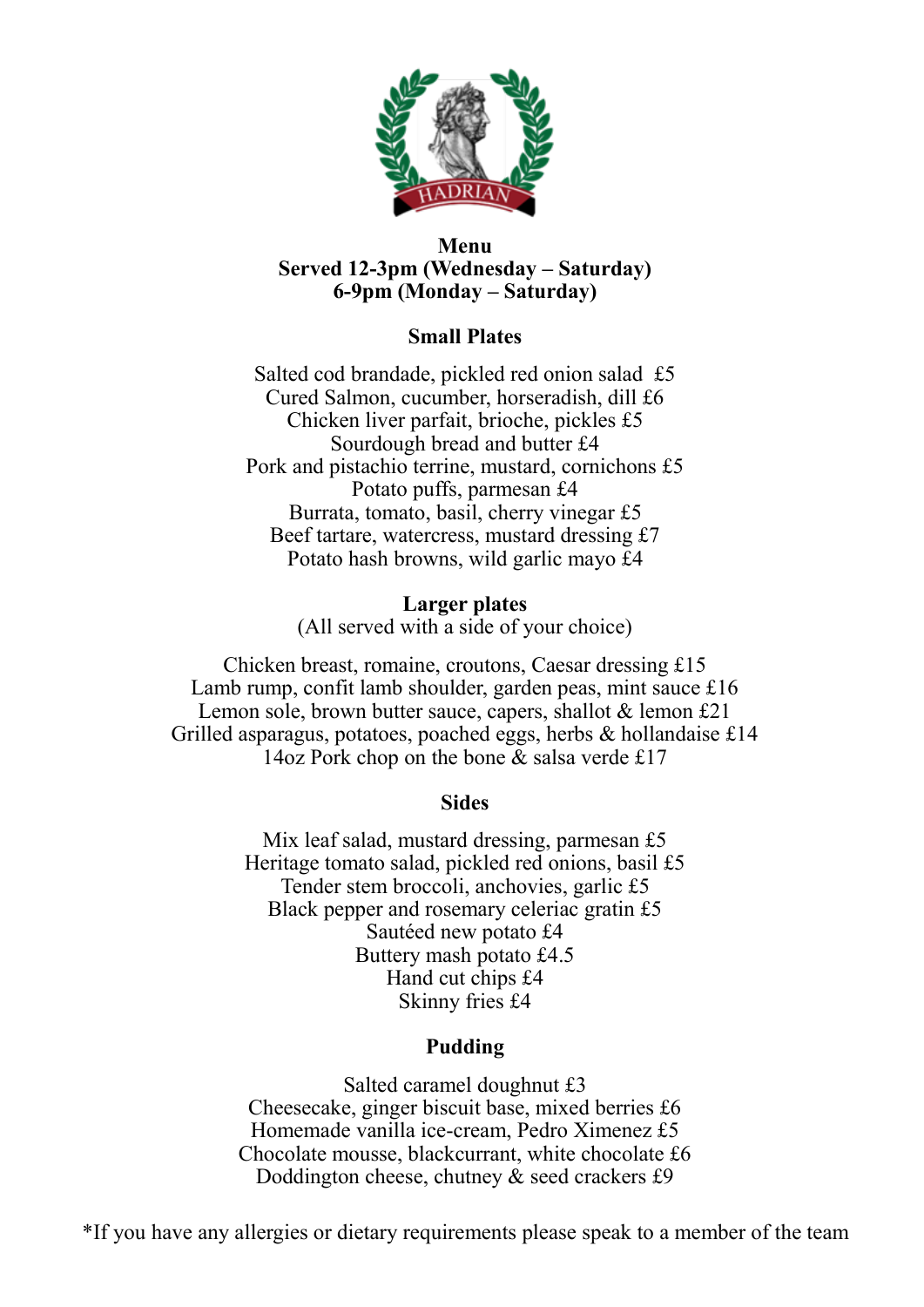

#### **WINE LIST**

#### **175ML | 250ML | BOTTLE**

| <b>SPARKLING</b>                                                                                                                         |                        |
|------------------------------------------------------------------------------------------------------------------------------------------|------------------------|
| Prosecco, Bernardi, Italy - 375ml                                                                                                        | £11                    |
| Our house prosecco in a smaller bottle                                                                                                   |                        |
| Prosecco, Bernardi, Italy - 750ml                                                                                                        | £22                    |
| Fresh, creamy, medium-dry Prosecco with hints of apples & pears                                                                          |                        |
| <b>WHITE WINE</b>                                                                                                                        |                        |
| Pinot Grigio, El Abasto - Mendoza, Argentina                                                                                             | £5.95   £8.50   £22.50 |
| A top-quality Pinot Grigio, dry, crisp, yet aromatic & fruity                                                                            |                        |
| Sauvignon Blanc, Naciente, Chile                                                                                                         | £5.95   £8.50   £22.50 |
| Fresh, zesty & herbaceous with citrus flavours                                                                                           |                        |
| Chardonnay, Samurai Free Run Juice, AustraliA                                                                                            | £5.25   £8   £22.50    |
| Fruity, with a bit of creaminess, good acidity and no oak                                                                                |                        |
| Carignan Blanc, Moulin de Gassac Classic Blanc - Languedoc, France                                                                       | £8   £11.5   £33       |
| Elegant, herbaceous white wine from the historical French domaine                                                                        |                        |
| <b>RED WINE</b>                                                                                                                          |                        |
| Grenache, Alicante, Merlot, Moulin de Gassac Classic Rouge - Languedoc, France                                                           | £8   £11.5   £33       |
| Ruby red with aromas of ripe red berries and hints of spice. The palate is fruity, rounded and soft.                                     |                        |
| Merlot, Les Clairieres, Languedoc, France                                                                                                | £5   £7.50   £21       |
| Smooth, full of rich plummy fruit with a hint of black cherries. Very easy drinking.                                                     |                        |
| Shiraz, Samurai Free Run Juice, Australia                                                                                                | £5.5   £8.25   £23     |
| Vibrant, juicy red wine with notes of redcurrants, plum and subtle vanilla oak.                                                          |                        |
| <b>Pinot Noir, Naciente, Chile</b>                                                                                                       | £5.5   £8.25   £23     |
| Forrest strawberries herbs de Provence and cherries pair with bright acidity and supple tannins.                                         |                        |
| Rioja, Hacienda Grimon, Spain                                                                                                            | £30                    |
| An all-time classic, full-bodied and smooth.                                                                                             |                        |
| <b>ROSE WINE</b>                                                                                                                         |                        |
| Montepulciano Madregale Rosato, Abruzzo, Italy                                                                                           | £4   £8   £24          |
| Cherry-red in colour with scents of raspberries & pomegranate and apple. On the palate, refreshing and crisp with a hint of<br>sweetness |                        |
| Syrah Reserve de Mas de Daumas Gassac Rose, France                                                                                       | £6.50   £9   £27       |
| Fresh and sublimely well balanced this Languedoc rose has subtle red fruit and pink grapefruit aromas with little whiffs of<br>herbs     |                        |